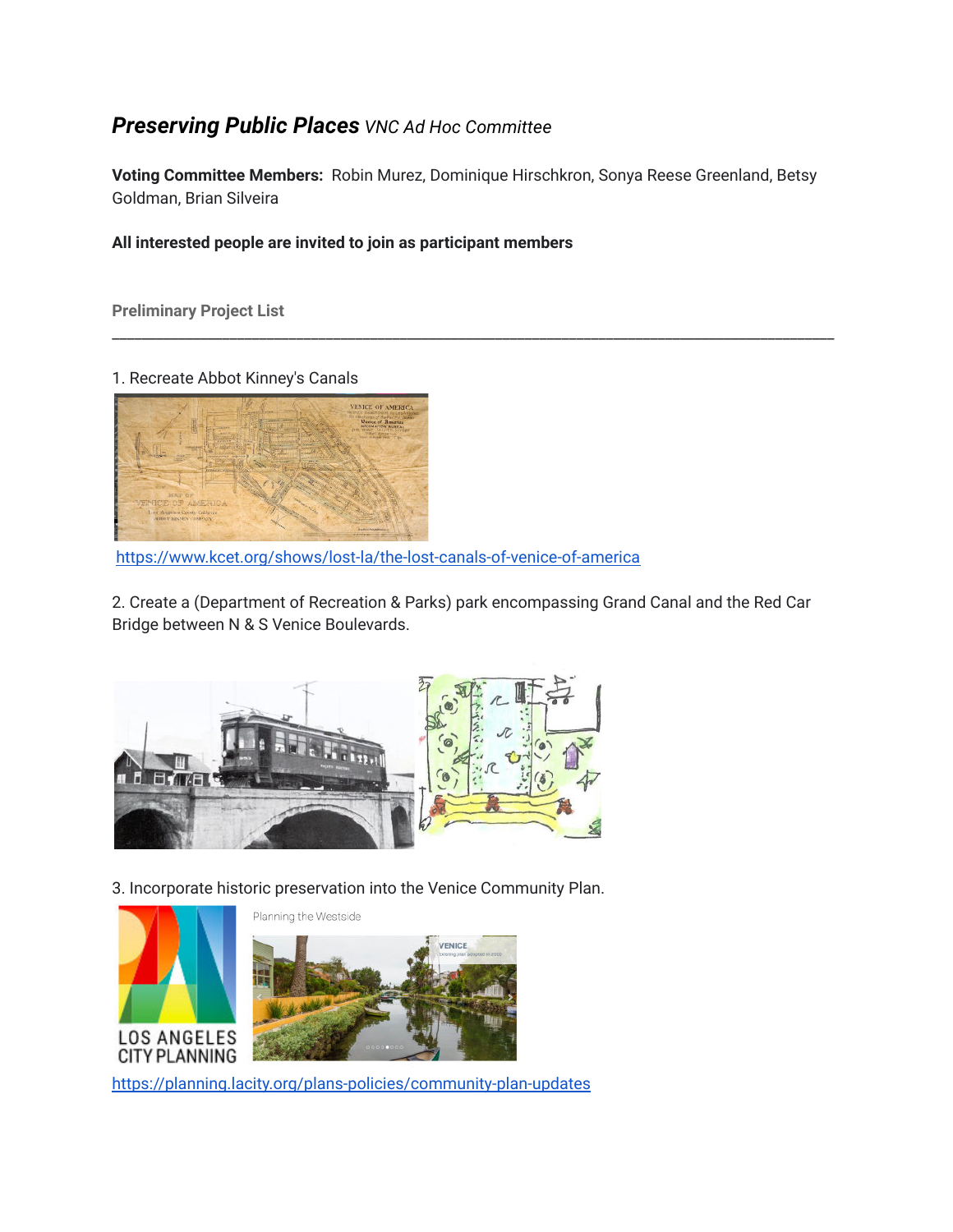4. Open the HIstoric Venice Jailhouse to community uses including, perhaps, providing a home for the Venice historic archives and gallery, an artists coop and a community meeting site.



5. Save the Tokio Station and install it in Centennial Park - could be Olympic's info booth & gallery



Address: 1641 S. Abbot Kinney Boulevard Name: Pacific Electric Venice Short Line Ticket **Building** Date: 1911

NOTE: Investigate having DOT widen the sidewalk across Venice Blvd at Abbot Kinney Blvd, thus creating a Pedestrian Island to enable access to Centennial Park. (Brian Silviera? Taylor Bazley?)

6. Restore the Windward Ave Colonnade (and all other appropriate sites)

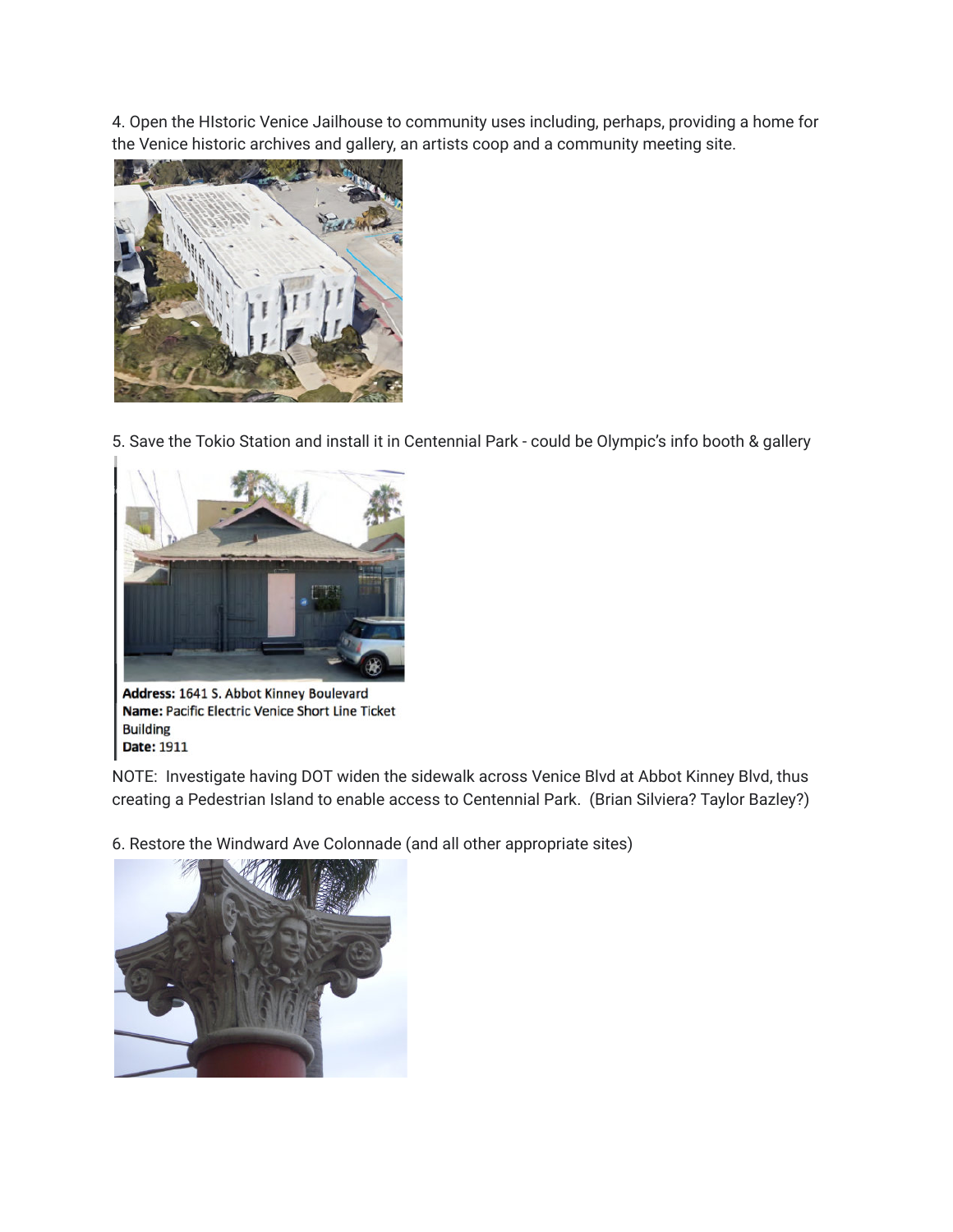## 7. Restore the Boardwalk Pagodas



Rec & Parks to repair & maintain shingles, spires and paint

8. Create & mount historic markers / public art on places in Venice. Signs could have: the stories (history), QR codes (lead to maps), geo tracking, social media links, historic photos AND

9. Provide a map and tour routes of Venice historic places. (coincides with #8)



Possible Self Guided Tours: Black History, AK Architecture, Historic Homes (Betsy), Contemporary Architecture (Jack Hoffman), Beat Poets, Arts, Movies, Rock & Roll

10.Create a cohesive design for Windward Circle / The Lagoon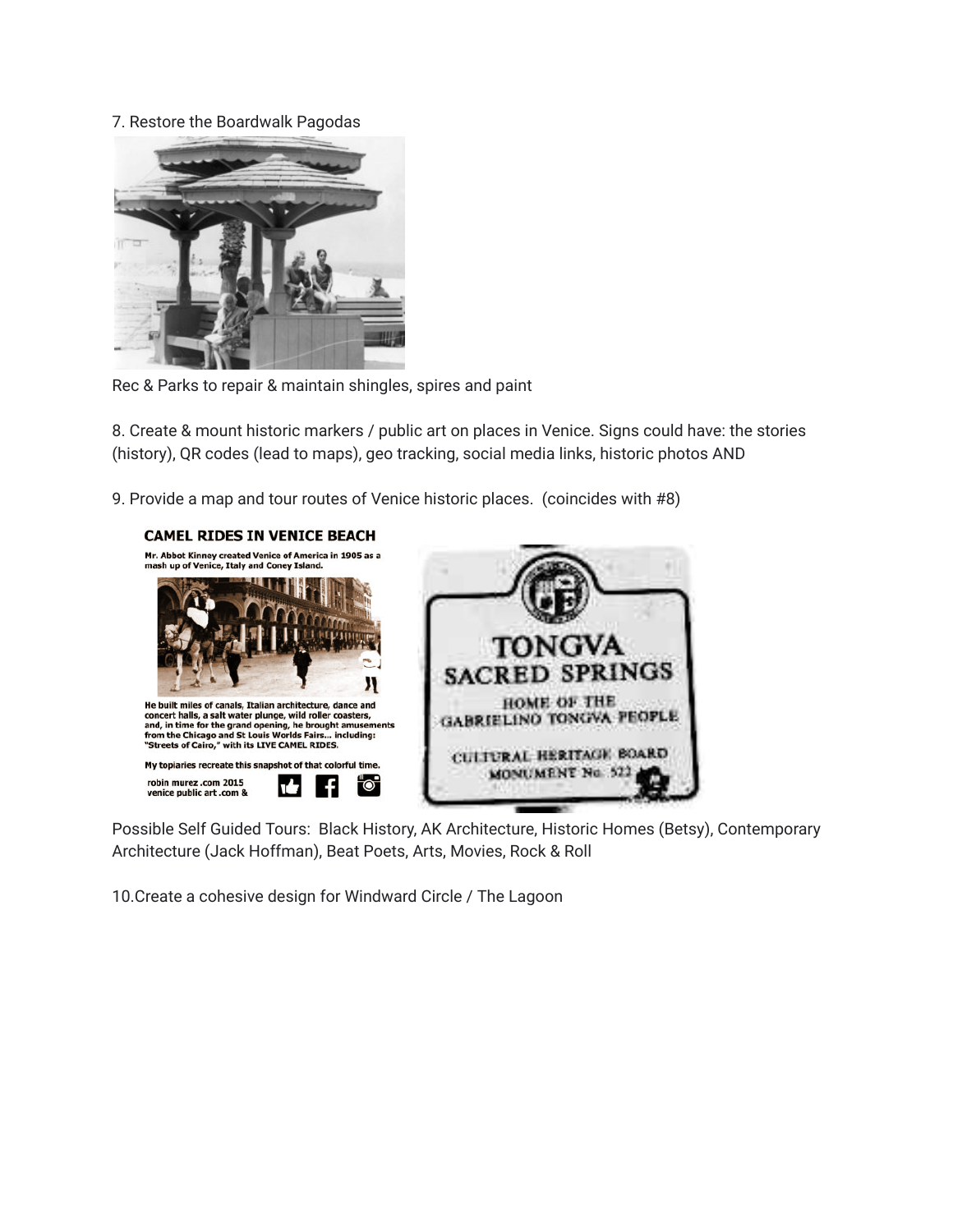

11. Historic Designation Resource - Create a resource to provide information on how to get historic preservation status for places in Venice. Survey L.A., LA Conservency, State & National

12. Traquero's monument relocation



Contact the Department of Cultural Affairs, BOE and other Departments to install the proposed Traquero's monument in an appropriate location. It bypassed DCA & community reviews; currently planned for installation in Windward Circle